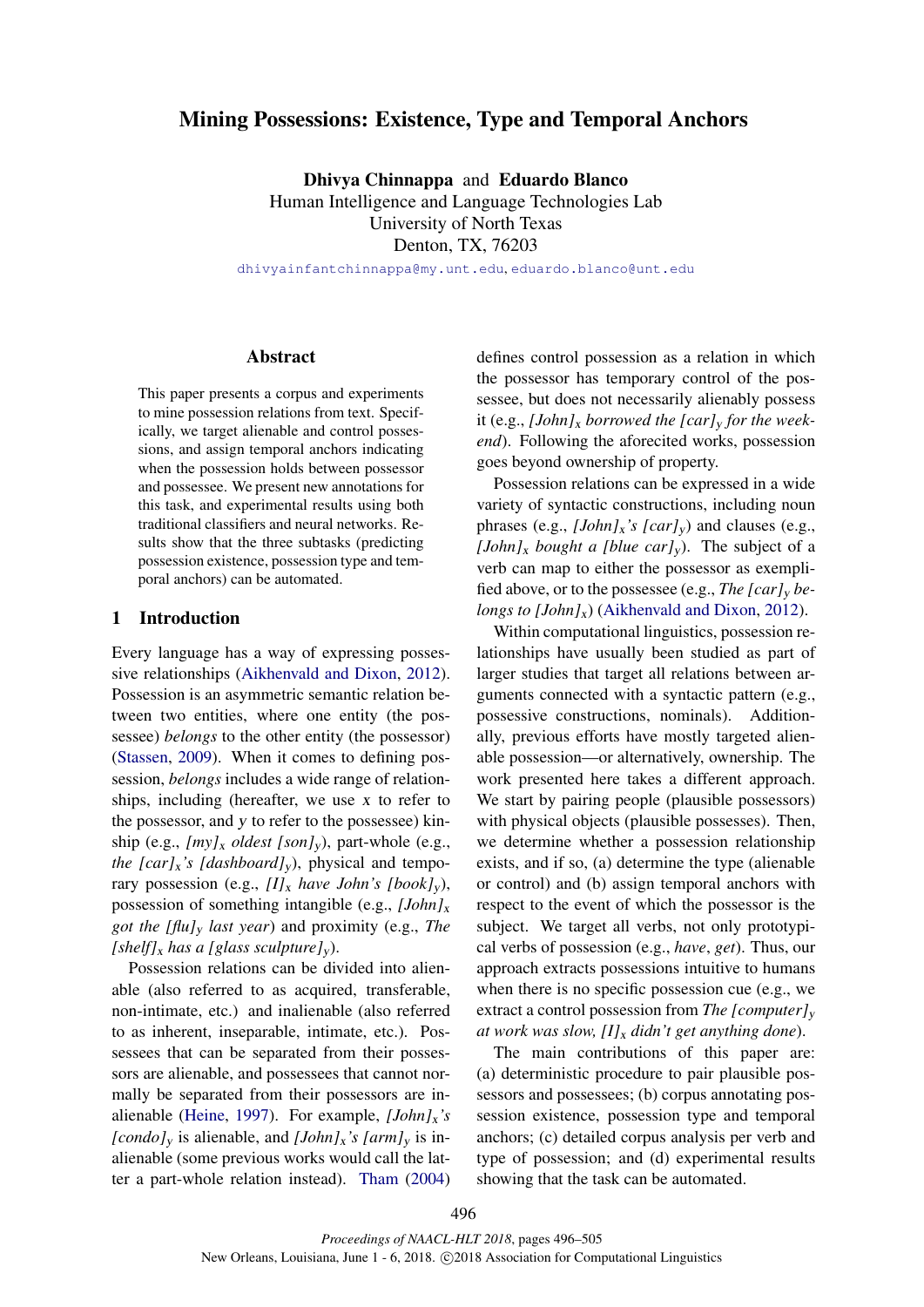#### 2 Possession Relations

The literature has studied possession relations extensively from theoretical and conceptual points of views. Here, we succinctly present some of the most influential works in the area.

The very definition of possession is not set in stone. Aikhenvald (2013) distinguishes three core meanings for possessive noun phrases that occur across languages: ownership (of property), wholepart (often referred to as part-whole), and kinship. Following a cross-linguistic perspective, she discusses possessions and time (present and former possession relationships, e.g., *my tooth* vs. *my former axe*), temporary and permanent possession (e.g., *borrow* vs. *acquire*) and others. Heine (1997) classifies possession relationships depending on the possessor and possessee. First, he makes a distinction between human (e.g.,  $II_x$ ) *have a [house]<sub>v</sub>*) and non-human possessors (e.g. *[This house]<sub>x</sub> has [two bedrooms]<sub>y</sub>*). Second, he differentiates three kinds of possession depending on the possessee: concrete possession (e.g.,  $[I]_x$  *have [two cats]<sub>y</sub>*), social possession (e.g.,  $[I]_x$ ) *have [two sisters]<sub>y</sub>*), and abstract possession (e.g.,  $[I]_x$  *have [an idea]<sub>y</sub>*). Miller and Johnson-Laird (1976) differentiate between three kinds of possession: inherent, accidental, and physical; and provide the following example: *He owns an umbrella (inherent), but she's borrowed it (accidental), though she doesn't have it with her (physical)*.

Possession relationships have also been defined in terms of their parameters. Stassen (2009) consider two parameters: permanent contact and control. These parameters are binary, and four kinds of possessions emerge from combining them: alienable (permanent contact: +, control: +), inalienable  $(+, -)$ , temporary  $(-, +)$ , and abstract  $(-, +)$ , -). Similarly, Heine (1997) defines five binary parameters: human possessor, concrete possessee, spatial proximity, temporal permanence, and control. Combining these parameters, he defines 7 kinds of possessions: alienable, physical, temporary, inalienable, abstract, inanimate inalienable and inanimate alienable possession.

Most influential to the work presented here, Tham (2004) presents four types of possession: (a) inalienable (e.g., *John has a daughter*), (b) alienable (e.g., *John has a car*), (c) control (e.g., *John has the car (for the weekend)*), and (d) focus (e.g., *John has the window (to clean)*). In this paper, we target alienable and control possessions. We discard *inalienable* possessions because automated extraction has been studied before at least partially, e.g., part-whole (Girju et al., 2006)—and *focus* possessions because they only occurred 5 times in the corpus we work with.

#### 3 Previous Work

Within computational linguistics, possession relations have been mostly studied as one of the many relations encoded in a given syntactic construction. For example, Tratz and Hovy (2013) extract semantic relations within English possessives. They propose a set of 18 relations, e.g. *temporal* (e.g., *[today]*x*'s [rates]*y), *extent* (e.g., *[6 hours]*y*' [drive]*x). Their *controller / owner / user* relation (one relation with three aliases) is the closest relation to the alienable and control possessions we target in this paper. Unlike them, we distinguish between alienable and control possessions, and assign temporal anchors to possessions. Additionally, we are not restricted to possessive constructions. Instead, we start by pairing potential possessors and possessees within a sentence.

Extracting semantic relations between noun compounds (Nakov and Hearst, 2013; Tratz and Hovy, 2010) usually includes extracting possession relations, e.g., *[family]*<sup>x</sup> *[estate]*y. Because they target noun compounds, they disregard numerous possessions encoded in text at the clause or sentence level. Although they do extract many relations from noun compounds beyond possessions, they do not distinguish between alienable and control possessions, or temporally anchor relations with respect to events in which the possessor participates.

To the best of our knowledge, the work by Banea et al. (2016) is the only one on extracting possession relations without imposing syntactic constraints. They build a dataset working with blog texts, but do not present results on automatic extraction. Their definition of possession includes alienable and control possessions, but they do not distinguish between them. Additionally, they only consider as possessors the author of a blog, and as possessees concrete nouns in the blog posts by the possessor. Regarding time, they annotate possessions at the time of the utterance. Unlike them, we distinguish between alienable and control possessions, and assign temporal anchors with respect to an event in which the possessor participates.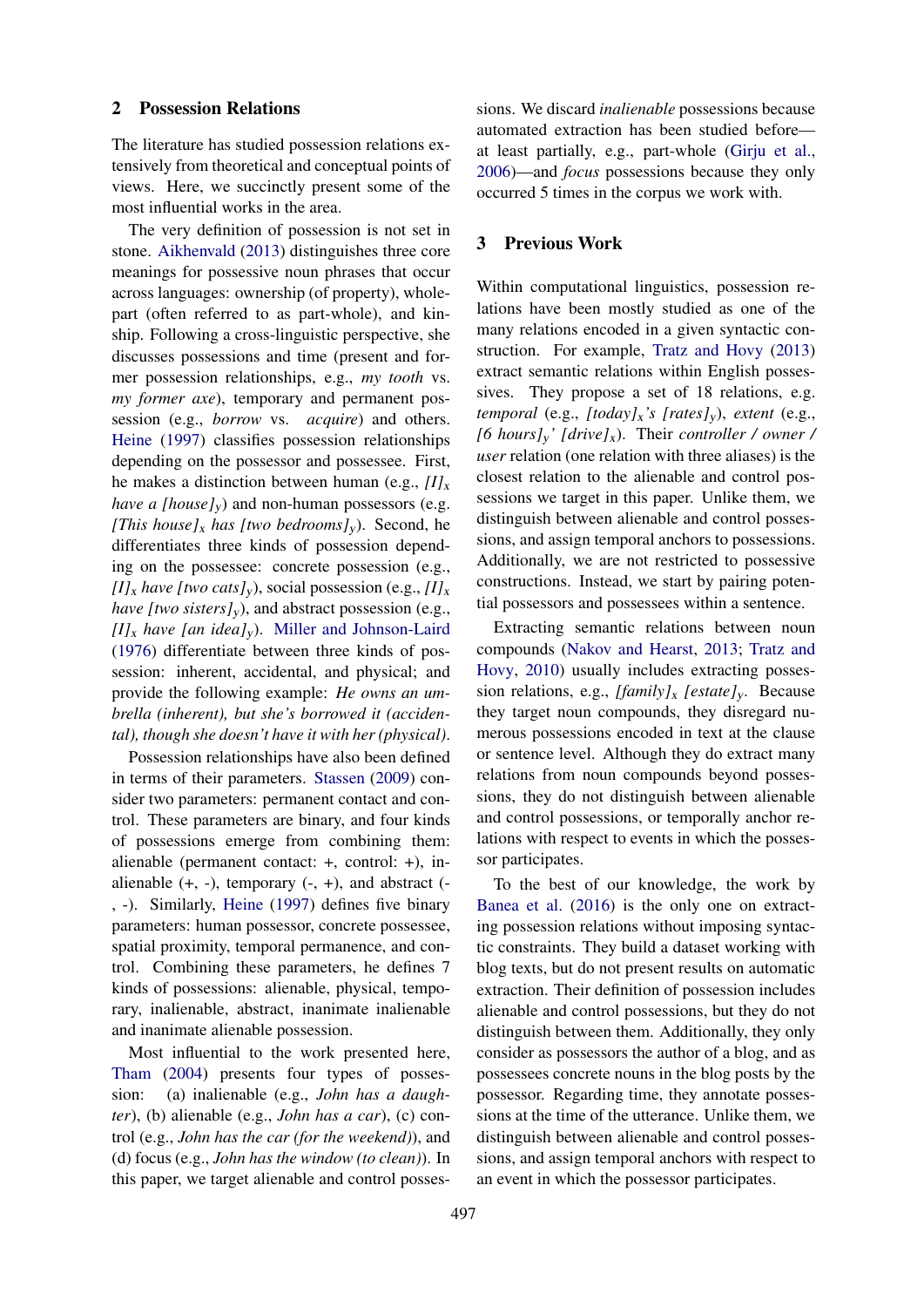

Pairs generated: (She, hats) and (She, hatbox)

Figure 2: Sample sentence, dependency tree and pairs  $(x, y)$  generated with the steps in Section 4.1.

antiquity.n.01, block.n.01, cone.n.01, container.n.01, covering.n.02, decker.n.01, device.n.01, fabric.n.01, fixture.n.01, float.n.01, furnishing.n.01, insert.n.01, layer.n.01, lemon.n.01, marker.n.01, plaything.n.01, ready-made.n.01, squeaker.n.01, strip.n.01, vehicle.n.01

Figure 1: WordNet synsets used to restrict possessees (y) when generating pairs (x, y). *lemma.n.y* indicates the *y*th synset of *n*oun *lemma*.

#### 4 A Corpus of Possession Relations

We create a corpus<sup>1</sup> following two steps. First, we generate intrasentential pairs  $(x, y)$  of potential possessors  $(x)$  and possessees  $(y)$ . Second, we annotate whether a possession exists, and if so, the type and temporal anchors. Generating pairs a priori proved more effective than giving annotators plain text and asking them to annotate possessions.

We add our annotations to OntoNotes (Hovy et al., 2006). Doing so has several advantages. First, OntoNotes contains texts from several domains and genres (e.g., conversational telephone speech, weblogs, broadcast), thus we not only work with newswire. Second, OntoNotes includes part-of-speech tags, named entities and parse trees, three annotation layers that allow us to streamline the corpus creation process.

### 4.1 Pairing Potential Possessors and **Possessees**

Our goal is to obtain pairs  $(x, y)$  such that it is plausible that  $x$  is the possessor of possessee  $y$ . To do so, we follow these steps:

- 1. Collect as potential possessors all PERSON named entities and personal pronouns (partof-speech tag PRP) *I*, *he*, *she*, *we* and *they*.
- 2. Discard potential possessors that are not the nominal subject (*nsubj* syntactic dependency) of a verb. Let us name that verb  $verb_{x}$ .

| possessee $(y)$ is | possessor $(x)$ is a |                |                |  |  |  |  |
|--------------------|----------------------|----------------|----------------|--|--|--|--|
| subsumed by        | pronoun              | person NE      | A11            |  |  |  |  |
| device.n.01        | 295                  | 74             | 369            |  |  |  |  |
| container.n.01     | 189                  | 30             | 219            |  |  |  |  |
| covering.n.02      | 138                  | 54             | 192            |  |  |  |  |
| vehicle.n.01       | 124                  | 36             | 160            |  |  |  |  |
| fabric.n.01        | 6                    | 7              | 13             |  |  |  |  |
| block:n.01         | 9                    | 2              | 11             |  |  |  |  |
| plaything.n.01     | 3                    | $\mathfrak{D}$ | 5              |  |  |  |  |
| fixture.n.01       | 4                    | 0              |                |  |  |  |  |
| antiquity.n.01     | 2                    | 0              | $\mathfrak{D}$ |  |  |  |  |
| other              | 4                    | 0              |                |  |  |  |  |
| A11                | 774                  | 205            | 97             |  |  |  |  |

Table 1: Counts of pairs (*x*, *y*) generated per type of potential possessor (*x*) and possessee (*c*).

3. For each possessor, collect as potential possessees all nouns reachable from verb<sub>x</sub> in the dependency tree and subsumed in WordNet (Miller, 1995) by the synsets in Figure 1.

Step (1) selects most people (not groups), and is inspired by Aikhenvald (2013, p. 11), who states that possessors are usually animate. Step (2) reduces the number of potential possessors, but note that we do not impose any restriction on verb<sub>x</sub>, which may or may not be a verb of caused possession (Beavers, 2011). Finally, Step (3) restricts the kind of objects considered as possessees. The list of synsets was defined after analyzing the Word-Net noun hierarchy and prior to generating pairs. Most of these synsets are children of *artifact.n.01*, other children of *artifact.n.01* were discarded because intuitively they cannot be possessees. For example, we discard *mystification.n.02: something designed to mystify or bewilder*.

Figure 2 shows a sample sentence and the pairs generated. Note that these pairs include distant possessor-possessee pairs, not only subject-object pairs. Nouns *track*, *rest*, *Polaroid* and *snapshot* are discarded as potential possessees because they are not subsumed by the synsets in Figure 1.

<sup>&</sup>lt;sup>1</sup>Available at http://www.cse.unt.edu/~blanco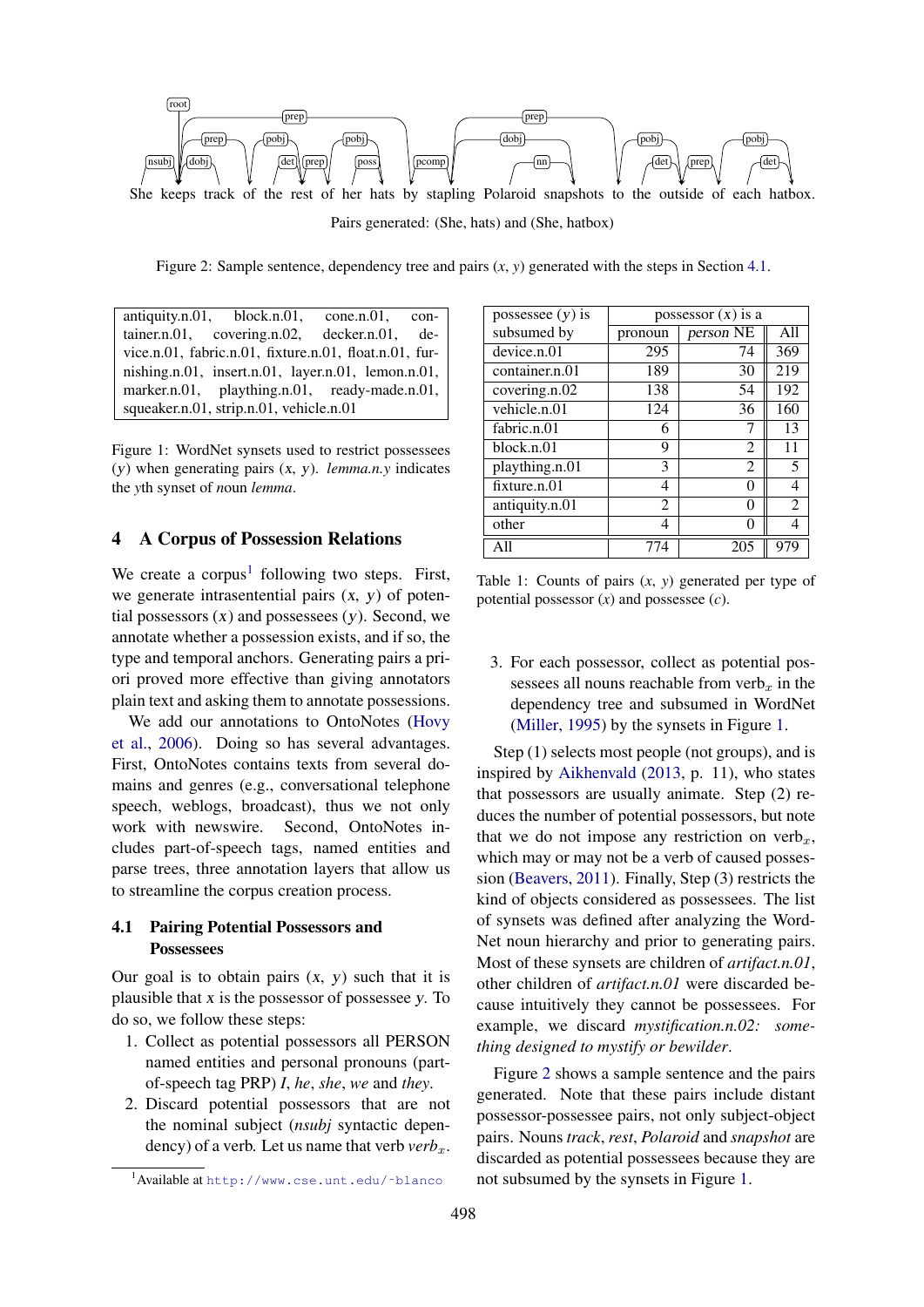| Labels                | $\%$ | $\kappa$ |
|-----------------------|------|----------|
| yes, never, unk, inv  | 86.1 | 0.79     |
| alienable, control    | 82.5 | 0.77     |
| before yes, before no | 83.6 | 0.68     |
| during yes, during no | 88.8 | 0.75     |
| after yes, after no   | 83.6 | 0.59     |

Table 2: Inter-annotator agreements (raw percentage and Cohen's  $\kappa$ ).  $\kappa$  values in the 0.60–0.80 range are considered *substantial*, over 0.80 would be *perfect* (Artstein and Poesio, 2008).

The total number of pairs generated after executing Steps  $(1-3)$  is 2,025. In order to reduce the annotation effort, we set to annotate 1,000 pairs. After trying several strategies, we reduce the number of pairs as follows. First, we discard pairs with  $verb<sub>x</sub>$  *see*, *think*, *believe*, *say* and *tell* because pilot annotations revealed that almost no possessions can be extracted from them (1,757 pairs left). Second, we discard pairs  $(x, y)$  such that verb<sub>x</sub> occurs five or less times (979 pairs left). Table 1 presents basic counts per type of possessor (named entity or personal pronoun) and possessee (Word-Net synset) for the 979 pairs.

### 4.2 Annotating Possession Existence, Types and Temporal Information

After automatically generating pairs of potential possessors and possessees, annotators validate them manually. Annotations were done in-house, and the annotation interface showed the current sentence (with x, y and verb<sub>x</sub> highlighted), as well as the previous and next sentences.

The annotation process includes two major steps. First, annotators decide whether a possession relation exists between x and y based on the three sentences provided. More specifically, they choose from the following labels:

- yes if a possession exists at some point of time with respect to verb<sub>x</sub>;
- never if a possession does not exist at any point of time with respect to verb<sub>x</sub>;
- $\bullet$  unk if it is sound to ask whether x is the possessor of possessee y, but there is not enough information to choose yes or never; and
- $\bullet$  inv if either the potential possessor x is not animate, or the potential possessee y is nonsensical in the given context.

Second, annotators make two more decisions if the first label is yes:

• Possession type: whether the possession is alienable or control.

|           | <b>Before</b> |      |            | During | After |      |  |
|-----------|---------------|------|------------|--------|-------|------|--|
|           | yes           | no   | <i>ves</i> | no     | ves   | no   |  |
| Alienable | 69.8          | 30.2 | 55.9       | 44.1   | 92.6  | 7.4  |  |
| Control   | 28.8          | 71.2 | 85.3       | 14.7   | 33.3  | 66.7 |  |
| A 11      | 52.0          | 48.0 | 68.7       | 31.3   | 67.8  | 32.2 |  |

Table 3: Percentage of alienable and control POSSES-SION relations annotated *yes* and *no* per temporal anchor (before, during, after) with respect to verb<sub>x</sub> (i.e., the verb of which the possessor is the subject).

• Temporal anchors: whether the possession is true at some point of time before, during, and at some point of time after verb<sub>x</sub> takes place (three binary decisions).

Following the literature (Tham, 2004), we define *alienable* possession as a possessor owning a possessee, and *control* possession as a possessor having control of the possessee, but not necessarily ownership. Annotators were instructed to use world knowledge and fully interpret the sentences provided beyond what is explicitly stated. We present annotation examples in Section 5.1

Inter-Annotator Agreement. The annotations were done by two graduate students. Both of them annotated 35% of all pairs (possession existence, possession type and temporal anchors). We show inter-annotator agreements in Table 2. Cohen's  $\kappa$ for possession detection (labels yes, never, unk and  $inv$ ) is 0.79, and 0.77 when including possession type (labels alienable and control). Answering whether the possession is true before, during or after verb<sub>r</sub> obtains lower coefficients:  $0.68$ , 0.75 and 0.59 respectively. Not surprisingly, the agreement for during is higher. Note that  $\kappa$  coefficients in the range 0.60–0.80 are considered substantial, and coefficients over 0.80 are usually considered perfect (Artstein and Poesio, 2008). Given these high agreement, the rest of pairs (65%) were annotated once.

### 5 Corpus Analysis

Figure 3 presents percentages per label for all verbs and the top 10 most frequent verbs. Overall, 36.5% of pairs are validated (alienable: 20.6%, control: 15.9%), and only 5.8% of pairs are annotated unk. The relatively high percentage of inv label is mostly due to potential possessees that can only be possessed in certain contexts, e.g., compare *[They]*<sup>x</sup> *asked [regulators]*<sup>y</sup> *to suggest new ways to [...]* (inv) vs. [They]<sub>x</sub> replaced the *[regulators]*<sup>y</sup> *to control the flow of water* (yes).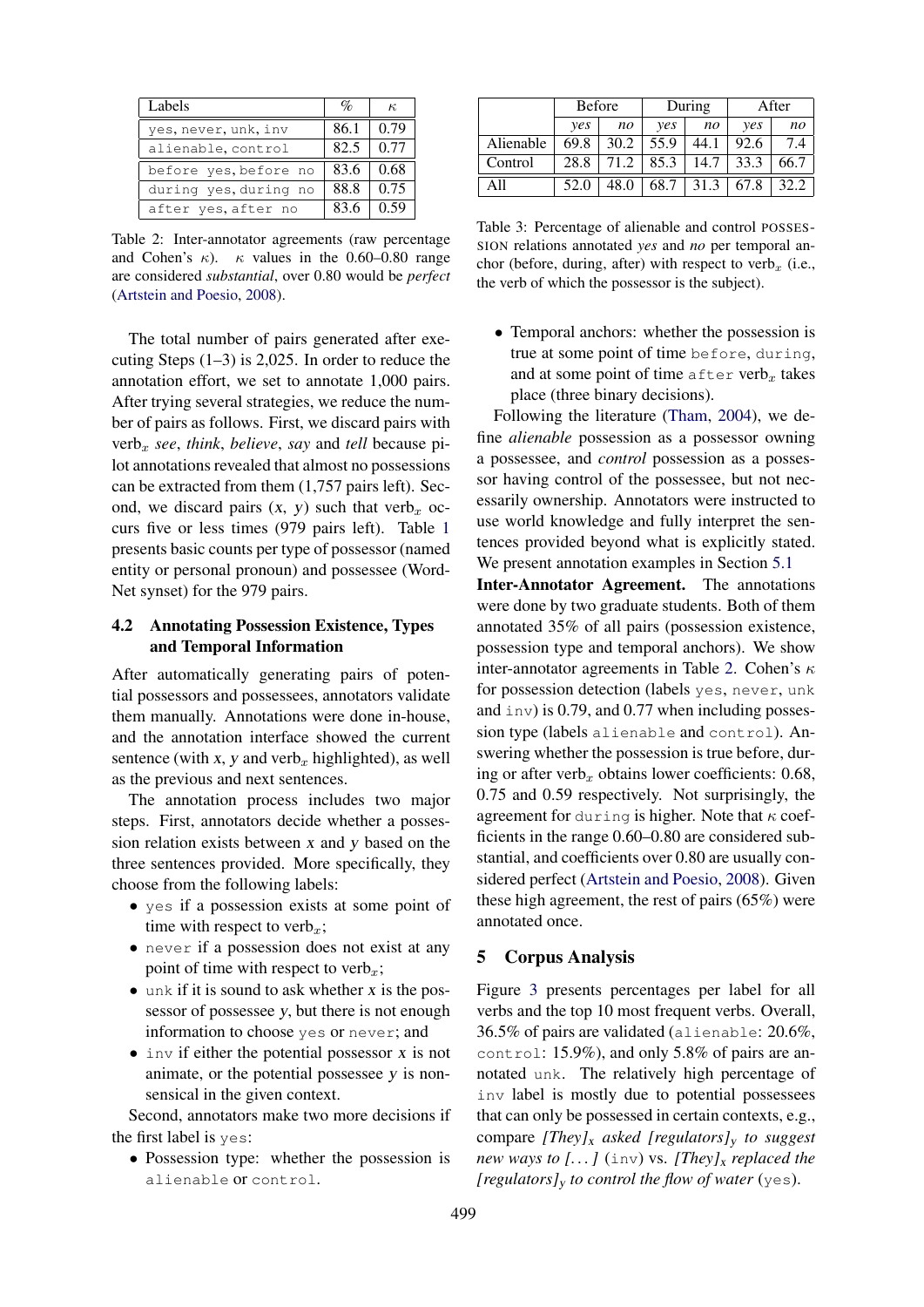

Figure 3: Percentage of labels for all verbs and the top 10 most frequent verbs of which the possessor is the subject. From left to right, they occurred 135, 44, 38, 37, 37, 34, 26, 24, 24, and 24 times respectively.

The percentage distributions depends heavily on the verb at hand. Note that several verbs with high alienable and control labels are not prototypical verbs of possession (e.g., *go*, *use*, *know*). When a possession holds, the type is most likely control for most verbs. The only exceptions are *have* (23.7% vs. 17.7%), *get* (32.4% vs. 10.8%), *make* (29.4% vs. 17.6%) and *know*  $(16.6\% \text{ vs. } 8.3\%)$ . The most productive verb as far as alienable possession is *get* (32.4%), and as far as control possessions, *use* (43.2%).

Labels per temporal anchor with respect to  $verb_{x}$  (binary flags for before, during and after) and possession type are presented in Table 3. Alienable and control possessions show opposite trends for *before* and *after*, and substantially different distributions for *during*. The vast majority of control possessions are true during verb<sub>x</sub>  $(85.3\% \text{ vs. } 14.7\%)$ , as well as a more modest majority of alienable possessions (55.9% vs. 44.1%). Alienable and control possessions, however, have opposite temporal anchors for *before* and *after*. Specifically, most alienable possessions are true before and after verb<sub>x</sub> (69.8% and 92.6% respectively), and most control possessions are not true before and after verb<sub>x</sub> (71.2% and 66.7%).

#### 5.1 Examples of Annotations

We present annotation examples using selected pairs of possessors and possessees in Table 4.

In Sentence (1), annotators interpreted that the relationship between he and car is an alienable possession. While not explicitly stated, annotators interpreted that he is an adult, and world knowledge tells us that most adults own the cars they drive unless a modifier indicates otherwise (e.g., *rental* car, my *father*'s car). Regarding temporal anchors, the possession between he and car is true before and during *died*, but not after.

Sentence (2) is a common example of alienable possession that is true after verb<sub>x</sub>. The subject of a verb of creation (e.g., *make*, *build*) often becomes an alienable possessor of the direct object after the verb, but not before or during (because the object has not come into being yet).

Sentence (3) and (4) exemplify control possessions. In Sentence (3), He is borrowing my father's car for a period of time, and thus He has control over but does not own it. Regarding temporal anchors, nothing in the sentence indicates that He will have control over the car before or after kept. Note that our procedure to generate pairs would not generate the pair (father, car), but previous work has targeted possessives (Section 3).

In Example (4), verb<sub>x</sub> is *felt*, yet we extract a valid control possession. I is crew member of a warship and is describing his experience while on board. Annotators understood he had control over the ship (at least partially) before, during and after, as felt did not last long and there is no indication that I left the boat immediately before or after felt.

Sentences (5–7) present examples in which annotators did not annotate a possession relation (labels never, unk, and inv). In Sentence (5), the mask belongs to Joseph. There is no indication that a possession relation exists between LaToya and mask, although LaToya was in close spatial proximity of the mask worn by Joseph.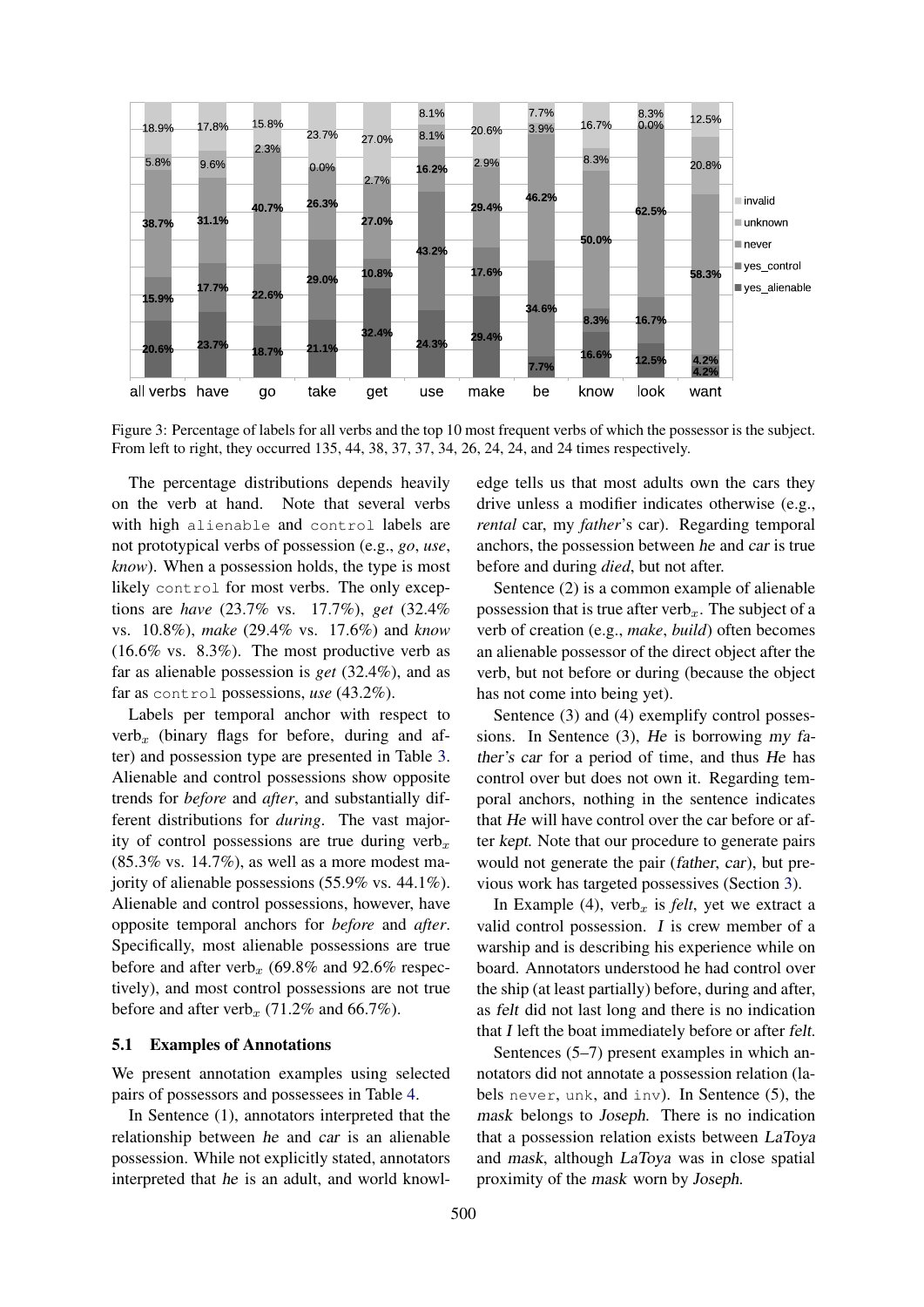|                | Text (sentence of interest and context if relevant) and pair $(x, y)$                                             | Label     | B |     | A |  |  |  |
|----------------|-------------------------------------------------------------------------------------------------------------------|-----------|---|-----|---|--|--|--|
|                | But $[\text{he}]_x$ had extreme mood swings and $[\text{died}]_{\text{verb}_x}$ in a $[\text{car}]_y$ crash driv- | alienable |   |     |   |  |  |  |
|                | ing to work when I was five.                                                                                      |           |   |     |   |  |  |  |
| 2              | After moving to the unoccupied zone, $[Wang]_x$ began $[carving]_{verb_x}$                                        | alienable | Х |     |   |  |  |  |
|                | $[seals]_v$ in his spare time to support himself.                                                                 |           |   |     |   |  |  |  |
| 3              | $[He]_y$ [kept] <sub>verb<sub>x</sub></sub> my father's [car] <sub>y</sub> for a year, without writing a confis-  | control   | х |     |   |  |  |  |
|                | cation order for it.                                                                                              |           |   |     |   |  |  |  |
| 4              | The horror and the heroics of the $[\dots]$ were relived this evening by one                                      | control   |   |     |   |  |  |  |
|                | of the crew, Liutenant Ann Chamberlain.                                                                           |           |   |     |   |  |  |  |
|                | $[I]_x$ just [felt] <sub>verb<sub>r</sub></sub> a large—not so much a bang, but, to me, from where I              |           |   |     |   |  |  |  |
|                | was, it seemed like something had rammed the $[ship]_v$ .                                                         |           |   |     |   |  |  |  |
| 5 <sup>5</sup> | [LaToya] <sub>x</sub> also [described] <sub>verb<sub>r</sub></sub> being awakened in the night by Joseph<br>never |           |   |     |   |  |  |  |
|                | wearing a "monster ${\rm [mask]}_v$ ."                                                                            |           |   |     |   |  |  |  |
| 6              | [They] <sub>x</sub> [asked] <sub>verb<sub>r</sub></sub> him to come to them immediately because the re-<br>unk    |           |   |     |   |  |  |  |
|                | ported $[car]_v$ had been seized.                                                                                 |           |   |     |   |  |  |  |
| 7              | Will your political party straighten up and say, damn it, $[we]_x$ [have] <sub>verb-</sub>                        | inv       |   | n/a |   |  |  |  |
|                | to drop some of our ideological [baggage] $v$ ?                                                                   |           |   |     |   |  |  |  |

Table 4: Example of annotations for selected pairs  $(x, y)$ . Recall that temporal anchors (B: before, D: during, A: After) are annotated with respect to verb<sub>x</sub> and only if the main label is  $y \in s$ , i.e., if there is an alienable or control POSSESSION between x and y (Section 4.2).

In Sentence (6), it is the case that They have some knowledge about the car that was seized, and it appears that him—not They—may be the alienable possessor. It is unclear, however, whether They and car are related by a control possession. thus annotators chose label unk.

Finally, Sentence (7) exemplifies label inv. While baggage is most of the time a concrete object that passes the restrictions on potential possessees (Section 4), in this context, it is part of the metaphor *ideological baggage*. Since we only target concrete possessees, annotators chose inv.

#### 6 Experiments and Results

We conduct experiments using Support Vector Machines and neural networks. Each pair  $(x, y)$ becomes an instance, and we create stratified train (80%) and test (20%) sets. We report results using the test set after tuning hyper parameters using 10-fold cross validation. More specifically, we train five classifiers and experiment with all instances but the ones annotated inv. The first classifier predicts possession existence (yes, never or unk). The second classifier predicts possession types, i.e., classifies pairs between which a possession holds (yes) into alienable or control. The third, fourth and fifth classifiers predict temporal anchors, i.e., classify pairs between which a possession holds—either alienable or control into before yes or before no, during yes or during no, and after yes or after no.

## 6.1 Support Vector Machines

We trained the five classifiers using the SVM implementation in scikit-learn (Pedregosa et al., 2011). We tuned hyper-parameters C and  $\gamma$  using 10-fold cross validation, and used the features that are summarized in Table 5.

*Verb* features include the word and POS tag for the verb, previous and next tokens, as well as information regarding the outgoing and incoming dependencies. We also include a binary flag indicating whether the verb is a possession verb from the list collected by Viberg (2010, Table 1).

*Possessor* and *Possessee* features are very similar to *Verb* features, but we consider the concatenation of words and POS tags. *Possessee* features also include information derived from the Word-Net hypernym paths to the root in the noun hierarchy, i.e., *entity.n.01*. More specifically, *WN synset* captures the synset from Figure 1 the possessee is subsumed by, and *WN path* are features capturing the top 6 synsets in the hypernym path from the possessee to *entity.n.01*. Finally, *Path* features include three syntactic paths (syntactic dependency types and up / down symbols): from the possessor to the verb, from the possessee to the verb, and from the possessor to the possessee. The feature set is heavily inspired in many previous works (e.g, (Gildea and Jurafsky, 2002)).

We experimented with SVMs to establish a strong supervised baseline using linguistic information, and to compare with neural networks that take as input only words along with information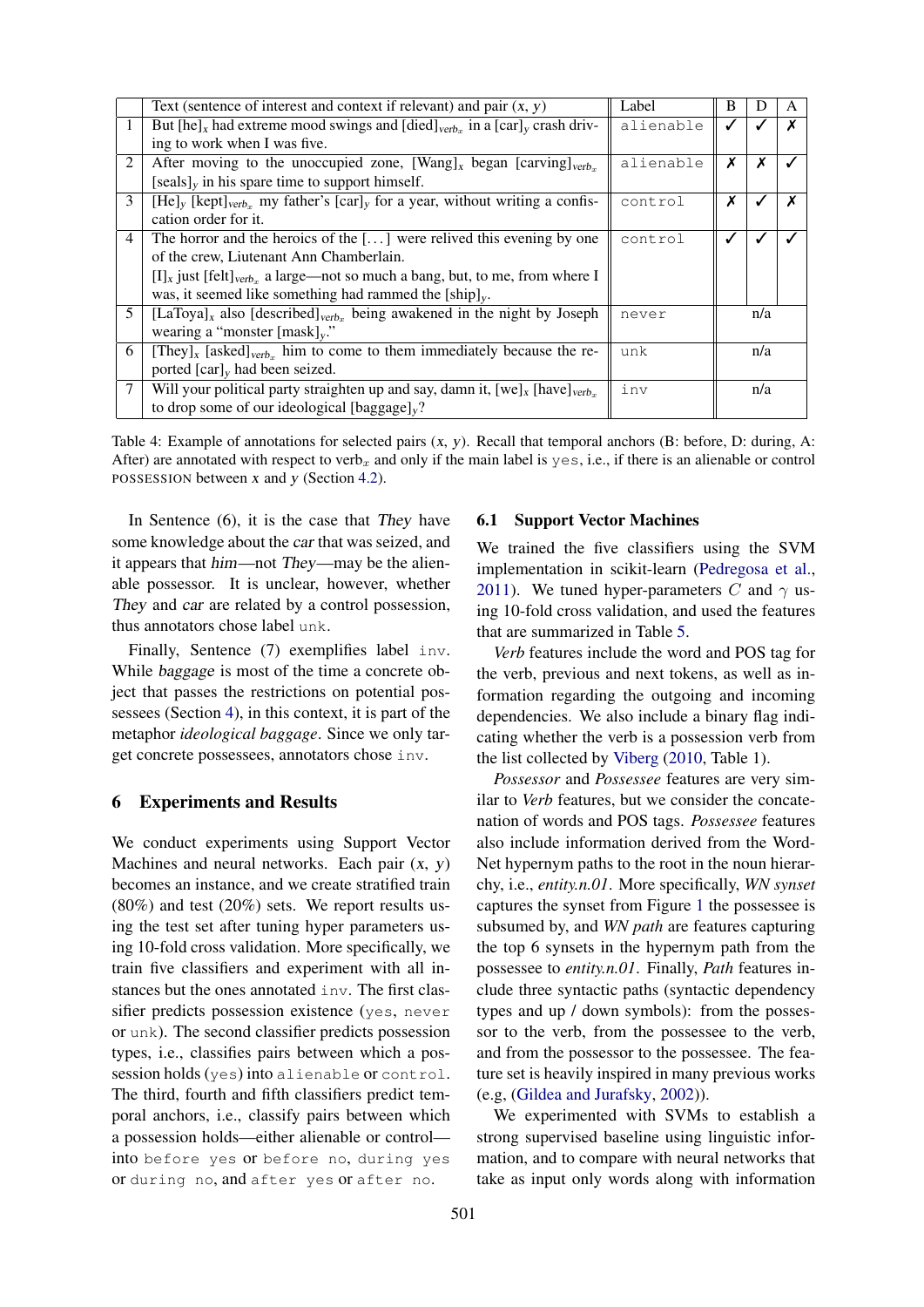|           | Feature                | Description                                                              |  |  |  |  |  |  |
|-----------|------------------------|--------------------------------------------------------------------------|--|--|--|--|--|--|
|           | word and tag           | word form and part-of-speech tag of verb                                 |  |  |  |  |  |  |
|           | is_possession_verb     | flag indicating whether verb is in the list of possession verbs          |  |  |  |  |  |  |
| Verb      | previous, next tokens  | word form and part-of-speech tags of the previous and next tokens        |  |  |  |  |  |  |
|           | dependency_out         | outgoing syntactic dependency type                                       |  |  |  |  |  |  |
|           | dependencies_in        | flags indicating the incoming syntactic dependencies                     |  |  |  |  |  |  |
|           | left, right children   | number of incoming syntactic dependencies to the left and right of verb  |  |  |  |  |  |  |
|           | words                  | concatenation of words                                                   |  |  |  |  |  |  |
|           | pos tags               | part-of-speech tag (full tag and first character, i.e., pronoun or noun) |  |  |  |  |  |  |
| Possessor | previous, next tokens  | word form and part-of-speech tags of the previous and next tokens        |  |  |  |  |  |  |
|           | dependency_out         | outgoing syntactic dependency type                                       |  |  |  |  |  |  |
|           | dependencies_in        | flags indicating the incoming syntactic dependencies                     |  |  |  |  |  |  |
|           | same as possessor      | same features extracted for the possessor                                |  |  |  |  |  |  |
| Possessee | WN synset              | WordNet synset from Figure 1 the possessee is subsumed by                |  |  |  |  |  |  |
|           | WN path                | WordNet synsets from entity.n.01 to the possessee                        |  |  |  |  |  |  |
|           | possessor to verb      | syntactic path between possessor and verb                                |  |  |  |  |  |  |
| Paths     | possessee to verb      | syntactic path between possessee and verb                                |  |  |  |  |  |  |
|           | possessor to possessee | syntactic path between possessor and possessee                           |  |  |  |  |  |  |

Table 5: Feature set used to extract possession relations (existence, type and temporal anchors) with Support Vector Machines.) and possession type (alienable or control).

regarding who is the potential possessor, possessee and verb $_{r}$ .

#### 6.2 Neural Networks

We experiment with feedforward and Long Short-Term Memory networks, and use the implementations in Keras (Chollet et al., 2015) using TensorFlow backend (Abadi et al., 2015). All networks use GloVe embeddings with 100 dimensions (Pennington et al., 2014) and the Adam optimizer (Kingma and Ba, 2014). Regarding input, we experiment with the potential possessor x, possessee y,  $verb_n$ , and the rest of the sentence. The three architectures are depicted in Figure 4.

Feedforward Neural Network. The feedforward neural network takes as input the embeddings of the potential possessor x, possessee y and verb $<sub>x</sub>$ .</sub> It has a fully connected hidden layer with 50 neurons and uses softmax in the output layer of size 3 for predicting possession existence (yes, never and unk) or size 2 for predicting possession type (alienable and control) and temporal anchors (yes and never for before, during and after).

 $\text{LSTM}_{ppv}$ . The first Long Short-Term Memory network takes as input a fixed-length sequence consisting of the potential possessor x, possessee y and verb $<sub>x</sub>$ . We used 100 LSTM units (output di-</sub> mension) and the output layer also uses softmax. While this LSTM has access to the same information than the feedforward network, we expect that the input, output and forget gates will learn to update the cell state to better solve our task.

 $\text{LSTM}_{sent}$ . The architecture of the second Long Short-Term Memory network is the same than  $\text{LSTM}_{nmv}$ , but the input is different.  $\text{LSTM}_{sent}$ takes as input the sequence of words from which the potential possessor x, possessee y and verb $<sub>x</sub>$ </sub> were extracted. Each element in the input is represented by the concatenation of its word embedding and an additional embedding indicating if the token is the potential possessor  $x$ , possessee  $y$ ,  $verb<sub>x</sub>$ , or none of them. Unlike the other two networks,  $\text{LSTM}_{sent}$  has access to the full sentence, and we expect that the memory update mechanism (i.e., the input, output and forget gates) will learn the context most relevant for our task.

#### 6.3 Results

Possession Existence and Type. Table 6 presents results obtained with the majority baseline (possession existence: always never, possession type: always alienable), SVMs and the three neural networks. All models outperform the majority baseline in both tasks (possession existence F1: 0.24, possession type F1: 0.40), and the three neural architectures outperform SVM (existence: 0.57–0.74 vs. 0.56, type: 0.61–0.67 vs. 0.58).

Regarding possession existence, the vanilla feedforward neural network alone performs similar to the SVM (F1: 0.57 vs. 0.56), indicating that word embeddings capture the kind of verbs and (potential) possessors and possessees more likely to have a possession relationship. Despite the small dataset (total: 979 pairs), the LSTMs out-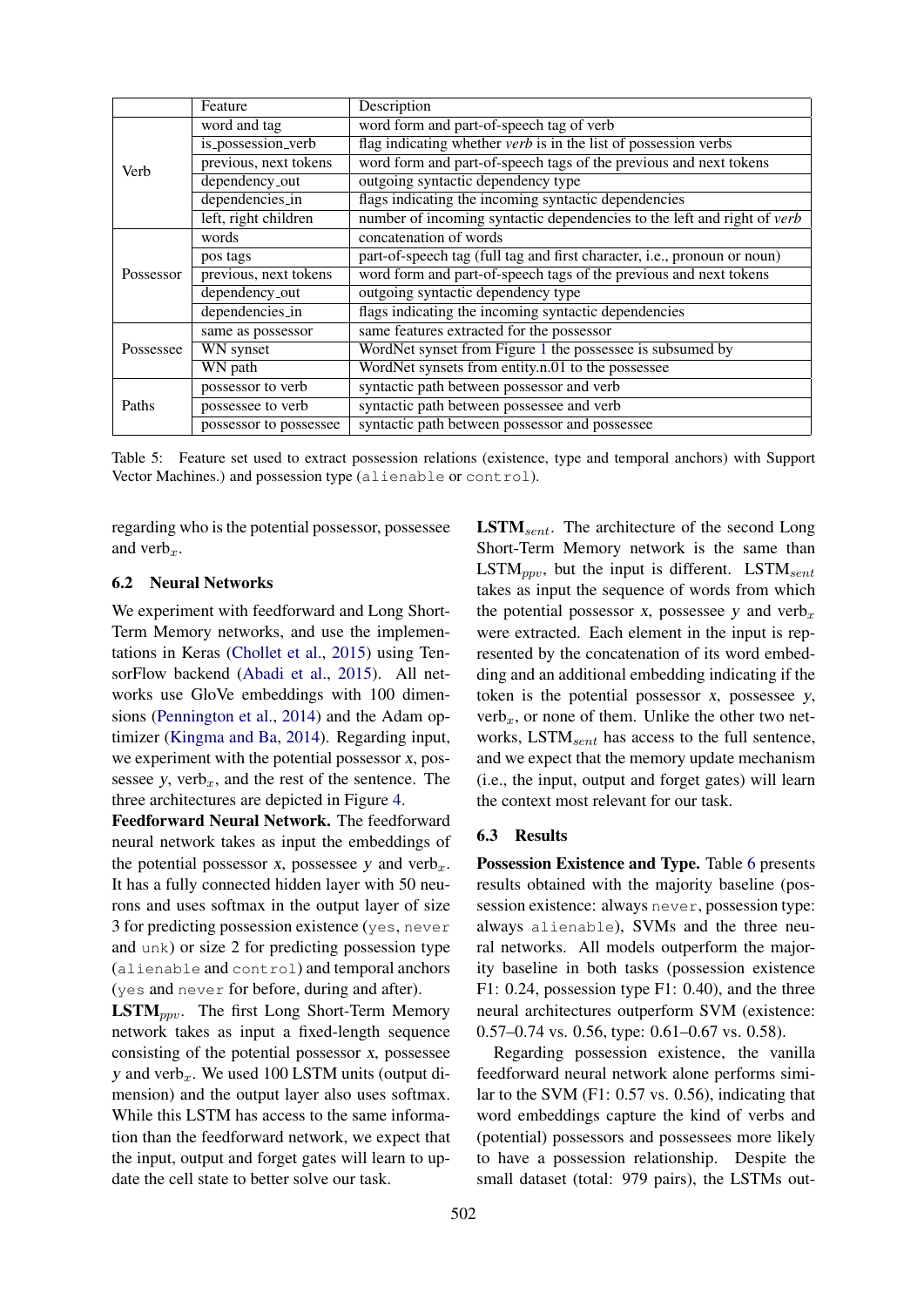

 $\text{LSTM}_{sent}$  (full sentence + additional embeddings for posessor, possessee and verb<sub>x</sub>)

Figure 4: Neural network architectures: feedforward neural network (top left), LSTM<sub>ppv</sub> (top right), and LSTMsent (bottom). We exemplify the architectures with Example 1 from Table 4, *But [he]*<sup>x</sup> *had extreme mood swings and [died]<sub>verb<sub>x</sub></sub> in a [car]<sub>y</sub> crash driving to work when I was five (only partially shown with*  $\mathrm{LSTM}_{sent}$ *).* 

|               |     | Maj. baseline |                | SVM, all feats. |     | <b>FFNN</b> |     |                  | $\overline{\text{LSTM}}_{ppv}$ |     |     | $\overline{\text{LSTM}}_{sent}$ |     |     |                |
|---------------|-----|---------------|----------------|-----------------|-----|-------------|-----|------------------|--------------------------------|-----|-----|---------------------------------|-----|-----|----------------|
|               | P   | R             | F <sub>1</sub> | D               | R   | F1          | P   | R                | F1                             | P   | R   | F <sub>1</sub>                  | P   | R   | F <sub>1</sub> |
| yes           | .00 | .00           | .00            | .57             | .65 | .61         | .54 | .53              | .54                            | .65 | .69 | .67                             | .74 | .72 | .73            |
| never         | .41 | 1.0           | .58            | .61             | .53 | .56         | .59 | .59              | .59                            | .71 | .79 | .75                             | .73 | .82 | .77            |
| unk           | .00 | .00.          | .00            | .44             | .43 | .44         | .56 | $\overline{.59}$ | .58                            | .75 | .49 | .59                             | .80 | .65 | .72            |
| Weighted Avg. | .17 | .41           | .24            | .56             | .56 | .56         | .57 | .57              | $\overline{57}$                | .70 | .69 | .69                             | .75 | .75 | .74            |
| alienable     | .56 | 1.0           | .72            | .64             | .57 | .61         | .68 | .75              | .71                            | .67 | .80 | .73                             | .67 | .60 | .63            |
| control       | .00 | .00.          | .00            | .53             | .59 | .56         | .64 | .56              | .60                            | .67 | .50 | .57                             | .56 | .62 | .59            |
| Weighted Avg. | .32 | .56           | .40            | .59             | .58 | .58         | .66 | .67              | .66                            | .67 | .67 | .67                             | .62 | .61 | .61            |

Table 6: Results obtained using the majority baseline (possession existence: never, possession type: alienable), SVMs with the best feature combination (all features), and neural networks. Note that we report results for the possession existence (yes, never or unk) and possession type (alienable or control).

perform the feedforward neural network (0.74 vs. 0.57). LSTM<sub>ppv</sub> performs surprisingly well (F1: 0.69) even though it only has access to the possessor, possessee and verb<sub>x</sub>. LSTM<sub>sent</sub> highly benefits from having access to the full sentence (F1: 0.74). This shows that context plays a vital role in deciding the existence of possession.

Regarding possession type, the feedforward neural network is comparable to  $\text{LSTM}_{ppv}$ . Intuitively, distinguishing between alienable and control possessions can be done mostly based on the possessor, possessee and  $verb<sub>x</sub>$ , and the embeddings capture this kind of information. For example, verbs such as *use* and *rent* indicate a control possession, while *acquire* indicates alienable possession.

Temporal Anchors. Table 7 presents results obtained with SVMs and the best neural network architecture in this subtask. LSTM<sub>ppv</sub> performs similar to the SVM (before: 0.71 vs. 0.76, during: 0.75 vs. 0.72, after: 0.70 vs. 0.73). As expected, F1 scores are higher with the labels that occur more often: yes is more frequent than never with all temporal anchors, especially *during* and *after* (Table 3), and F1 scores for yes are higher than for never (before: 0.73 vs. 0.68, during: 0.82 vs. 0.59, after: 0.77 vs. 0.54).

### 7 Conclusions

Possession relations are present in all languages, and they can reflect relationships, values, concepts and cultural changes (Aikhenvald, 2013). In this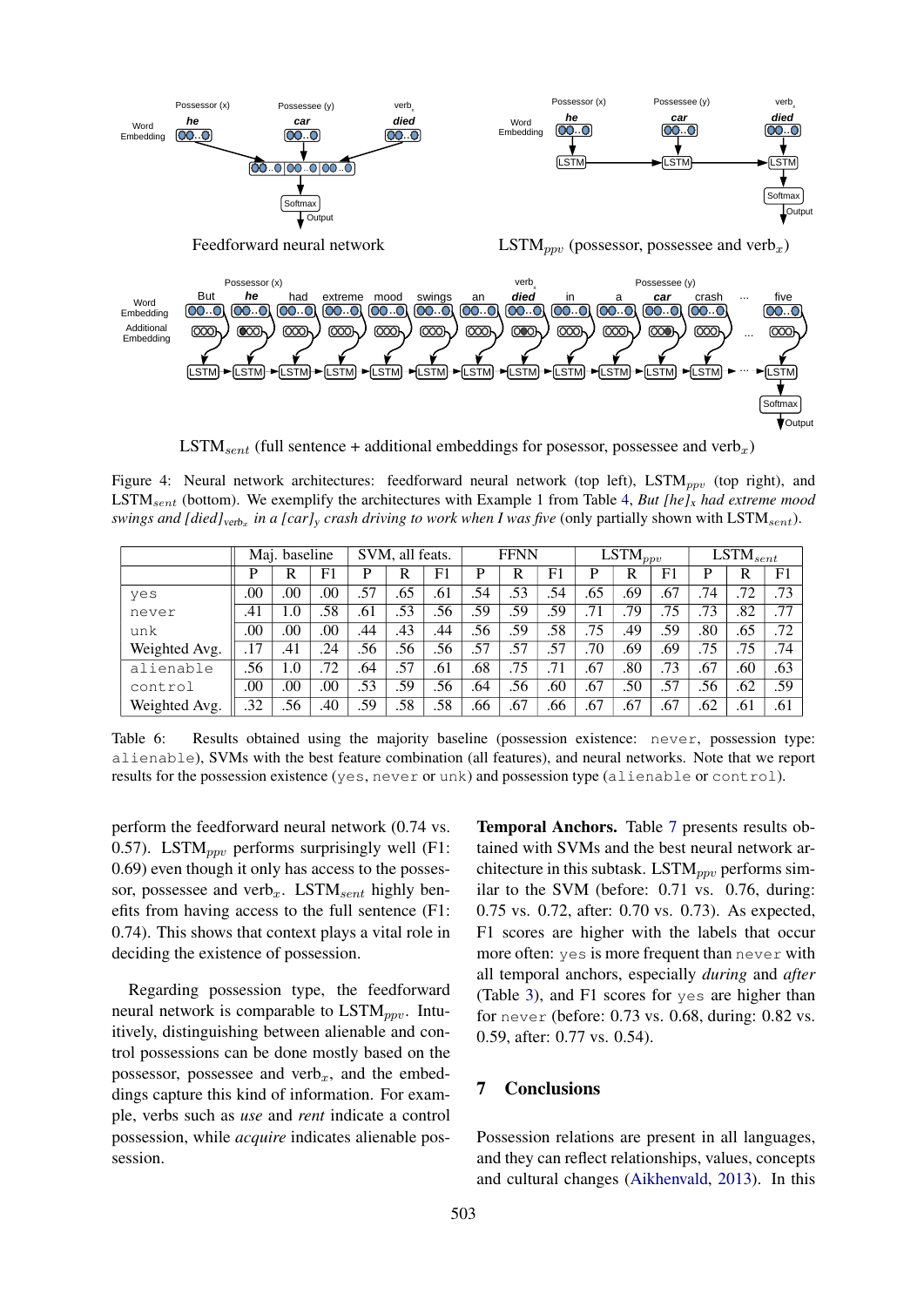|                     |                |      | <b>Before</b> |                   |      | During |      | After |      |      |
|---------------------|----------------|------|---------------|-------------------|------|--------|------|-------|------|------|
|                     |                | P    | R             | F1                | P    | R      | F1   | P     | R    | F1   |
| SVM, all feats.     | Yes            | 0.76 | 0.82          | 0.78              | 0.78 | 0.82   | 0.80 | 0.78  | 0.86 | 0.82 |
|                     | N <sub>o</sub> | 0.77 | 0.71          | .74<br>$\Omega$ . | 0.57 | 0.52   | 0.55 | 0.61  | 0.48 | 0.54 |
|                     | Weighted Avg.  | 0.76 | 0.76          | 0.76              | 0.72 | 0.72   | 0.72 | 0.72  | 0.74 | 0.73 |
| $\text{LSTM}_{ppv}$ | Yes            | 0.71 | 0.76          | 0.73              | 0.80 | 0.84   | 0.82 | 0.79  | 0.76 | 0.77 |
|                     | N <sub>0</sub> | 0.71 | 0.65          | 0.68              | 0.62 | 0.57   | 0.59 | 0.52  | 0.57 | 0.54 |
|                     | Weighted Avg.  | 0.71 | 0.71          | 0.71              | 0.74 | 0.75   | 0.75 | 0.70  | 0.69 | 0.70 |

Table 7: Results obtained using SVMs with the best feature combination (all features) and the best neural network architecture when predicting temporal anchors with respect to verb<sub>y</sub> for a POSSESSION (both alienable and control).

paper, we mine possessions from text. Specifically, we extract alienable and control possessions, and specify temporal anchors with respect to the verb of which the possessor is the subject.

We have created the first corpus annotating types of possessions following two steps. First, we automatically pair potential possessors and possessees, resulting in 979 pairs. Second, we manually validate pairs by annotating possession existence (yes, never, unk and inv), types (alienable or control) and temporal anchors (before yes / no, during yes / no, after yes  $/$  no). Inter-annotator Cohen's  $\kappa$  coefficients show that the annotation task can be done reliably (Table 2). Experimental results show that the task can be automated, and that neural networks outperform SVMs trained with features extracted from linguistic structure although we experiment with a relatively small dataset.

Beyond fundamental research, we believe that mining possession types has several applications. For example, marketers may target people who do not alienably possess something, and certain skills may be inferred from the kind of objects people have control possessions over (e.g., an individual having a control possession of an 18-wheeler most likely knows how to drive large trucks and has a commercial driver's license).

### References

Martín Abadi, Ashish Agarwal, Paul Barham, Eugene Brevdo, Zhifeng Chen, Craig Citro, Greg S. Corrado, Andy Davis, Jeffrey Dean, Matthieu Devin, Sanjay Ghemawat, Ian Goodfellow, Andrew Harp, Geoffrey Irving, Michael Isard, Yangqing Jia, Rafal Jozefowicz, Lukasz Kaiser, Manjunath Kudlur, Josh Levenberg, Dan Mané, Rajat Monga, Sherry Moore, Derek Murray, Chris Olah, Mike Schuster, Jonathon Shlens, Benoit Steiner, Ilya Sutskever, Kunal Talwar, Paul Tucker, Vincent Vanhoucke, Vijay Vasudevan, Fernanda Viegas, Oriol Vinyals, Pete War- ´ den, Martin Wattenberg, Martin Wicke, Yuan Yu, and Xiaoqiang Zheng. 2015. TensorFlow: Largescale machine learning on heterogeneous systems. Software available from tensorflow.org. https: //www.tensorflow.org/.

- A.Y Aikhenvald. 2013. Possession and ownership: a cross-linguistic perspective. In A.Y. Aikhenvald and R.M.W. Dixon, editors, *Possession and Ownership: A Cross-Linguistic Typology*, Oxford University Press, Oxford, chapter 1, pages 1–64.
- A.Y. Aikhenvald and R.M.W. Dixon. 2012. *Possession and Ownership: A Cross-Linguistic Typology*. Explorations in Linguistic Typology. OUP Oxford.
- Ron Artstein and Massimo Poesio. 2008. Inter-coder agreement for computational linguistics. *Comput. Linguist.* 34(4):555–596.
- Carmen Banea, Xi Chen, and Rada Mihalcea. 2016. Building a dataset for possessions identification in text. In Nicoletta Calzolari (Conference Chair), Khalid Choukri, Thierry Declerck, Sara Goggi, Marko Grobelnik, Bente Maegaard, Joseph Mariani, Helene Mazo, Asuncion Moreno, Jan Odijk, and Stelios Piperidis, editors, *Proceedings of the Tenth International Conference on Language Resources and Evaluation (LREC 2016)*. European Language Resources Association (ELRA), Paris, France.
- J. Beavers. 2011. An aspectual analysis of ditransitive verbs of caused possession in english. *Journal of Semantics* 28(1):1–54.
- François Chollet et al. 2015. Keras. https:// github.com/fchollet/keras.
- Daniel Gildea and Daniel Jurafsky. 2002. Automatic labeling of semantic roles. *Comput. Linguist.* 28(3):245–288. https://doi.org/10. 1162/089120102760275983.
- Roxana Girju, Adriana Badulescu, and Dan Moldovan. 2006. Automatic discovery of part-whole relations. *Comput. Linguist.* 32(1):83–135. https://doi. org/10.1162/coli.2006.32.1.83.
- B. Heine. 1997. *Possession: Cognitive Sources, Forces, and Grammaticalization*. Cambridge Studies in Linguistics. Cambridge University Press.